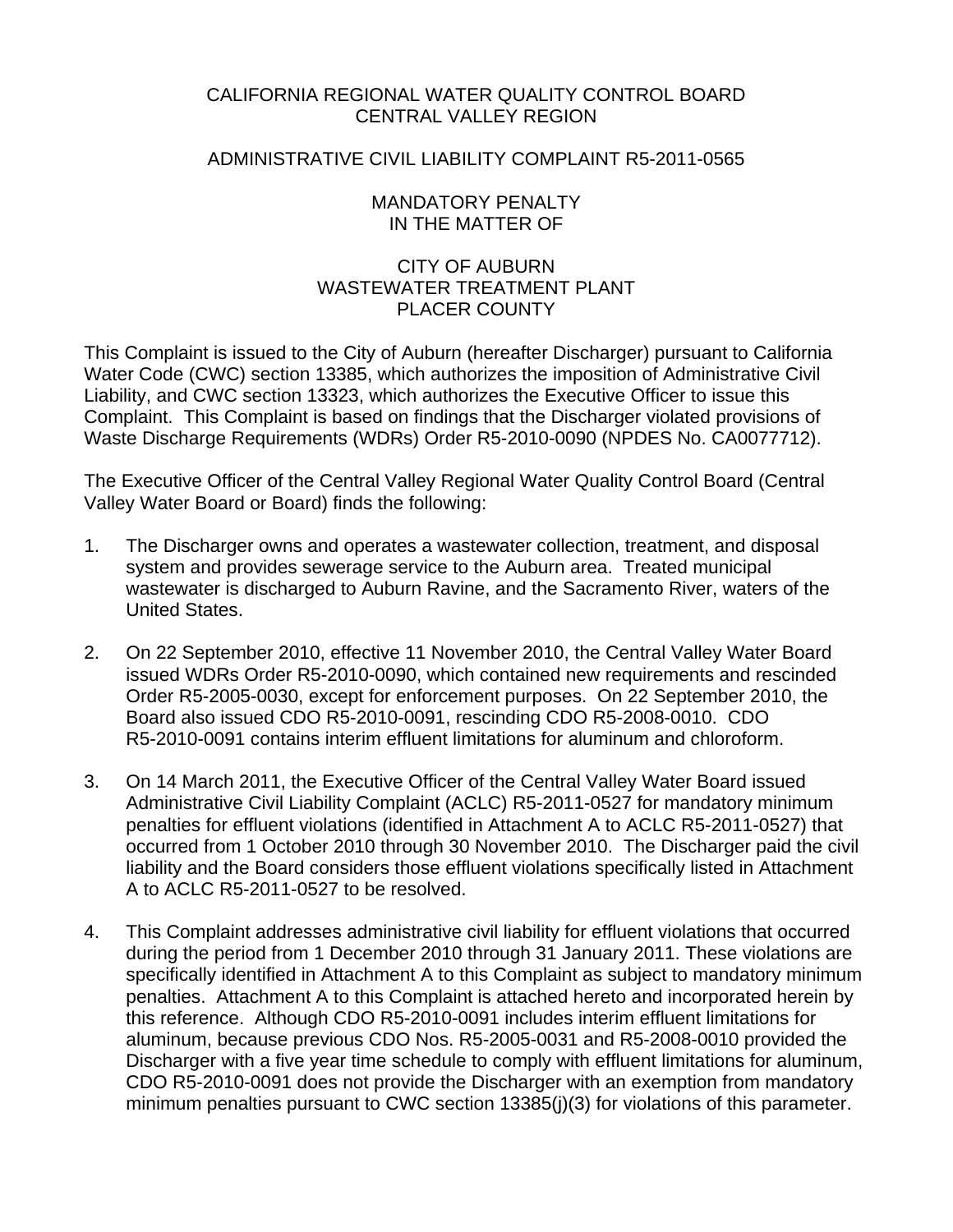- 5. On 1 April 2011, Central Valley Water Board staff issued the Discharger a draft Record of Violations (ROV). On 19 April 2011, the Discharger responded and agreed with the violations.
- 6. CWC section 13385(h) and (i) require assessment of mandatory penalties and state, in part, the following:

CWC section 13385(h)(1) states:

Notwithstanding any other provision of this division, and except as provided in subdivisions (j), (k), and (l), a mandatory minimum penalty of three thousand dollars (\$3,000) shall be assessed for each serious violation.

CWC section 13385 (h)(2) states:

For the purposes of this section, a "serious violation" means any waste discharge that violates the effluent limitations contained in the applicable waste discharge requirements for a Group II pollutant, as specified in Appendix A to Section 123.45 of Title 40 of the Code of Federal Regulations, by 20 percent or more or for a Group I pollutant, as specified in Appendix A to Section 123.45 of Title 40 of the Code of Federal Regulations, by 40 percent or more.

CWC section 13385(i)(1) states, in part:

Notwithstanding any other provision of this division, and except as provided in subdivisions (j), (k), and (l), a mandatory minimum penalty of three thousand dollars (\$3,000) shall be assessed for each violation whenever the person does any of the following four or more times in any period of six consecutive months, except that the requirement to assess the mandatory minimum penalty shall not be applicable to the first three violations:

- A) Violates a waste discharge requirement effluent limitation.
- B) Fails to file a report pursuant to Section 13260.
- C) Files an incomplete report pursuant to Section 13260.
- D) Violates a toxicity effluent limitation contained in the applicable waste discharge requirements where the waste discharge requirements do not contain pollutant-specific effluent limitations for toxic pollutants.
- 7. CWC section 13323 states, in part:

Any executive officer of a regional board may issue a complaint to any person on whom administrative civil liability may be imposed pursuant to this article. The complaint shall allege the act or failure to act that constitutes a violation of law, the provision authorizing civil liability to be imposed pursuant to this article, and the proposed civil liability.

- 8. WDRs Order R5-2010-0090 Final Effluent Limitations IV.A.1.a. states in part:
	- a. The Discharger shall maintain compliance with the following effluent limitations at discharge Point No. 001…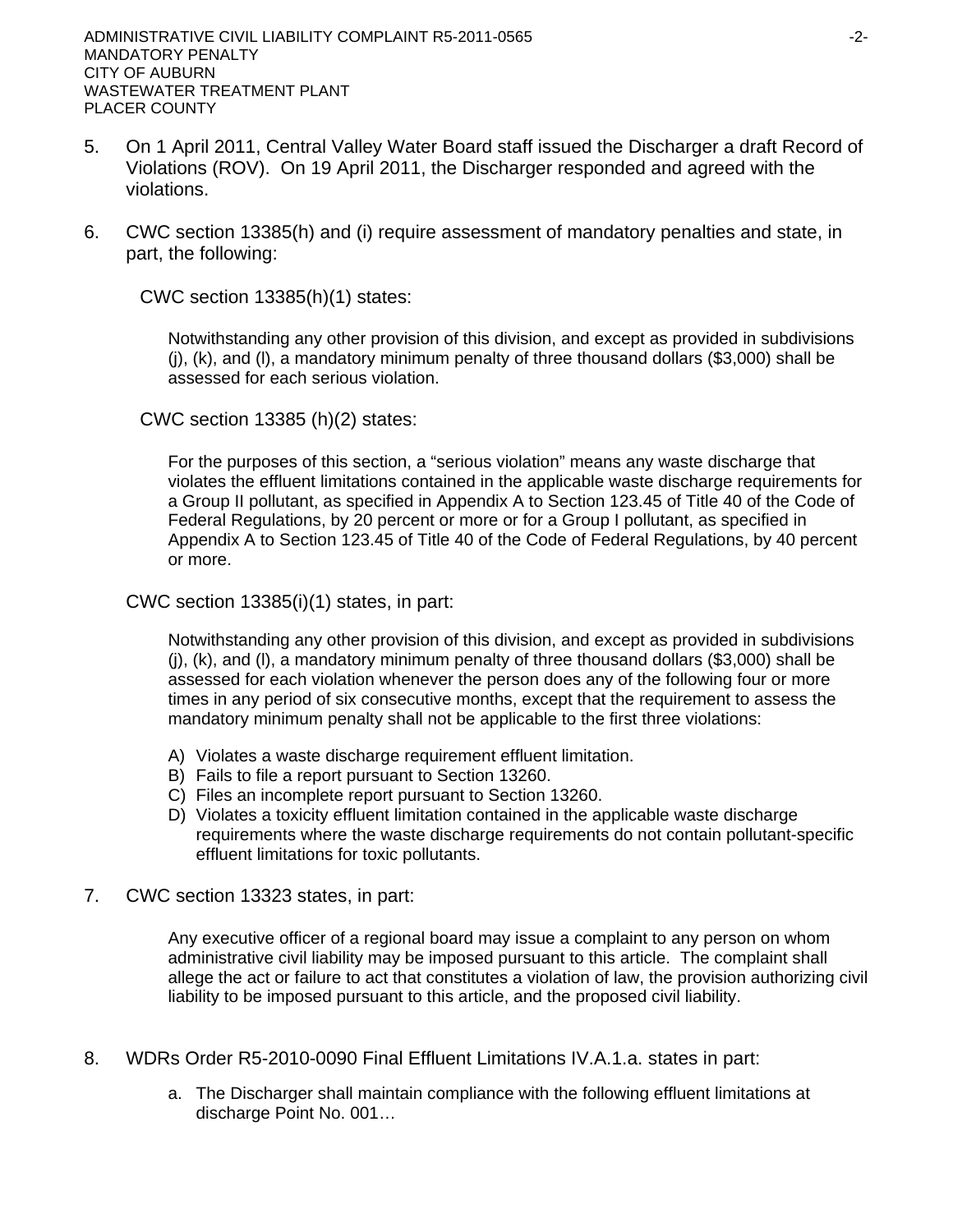### **Table 6. Final Effluent Limitations**

|                                    |              | <b>Effluent Limitations</b> |                   |                                |                                 |                                        |  |  |  |
|------------------------------------|--------------|-----------------------------|-------------------|--------------------------------|---------------------------------|----------------------------------------|--|--|--|
| <b>Parameter</b>                   | <b>Units</b> | Average<br><b>Monthly</b>   | Average<br>Weekly | <b>Maximum</b><br><b>Daily</b> | Instantaneous<br><b>Minimum</b> | <b>Instantaneous</b><br><b>Maximum</b> |  |  |  |
| <b>Non-Conventional Pollutants</b> |              |                             |                   |                                |                                 |                                        |  |  |  |
| Aluminum, Total                    |              |                             |                   |                                |                                 |                                        |  |  |  |
| Recoverable                        | $\mu$ g/L    | 70                          | $-$               | 146                            | $- -$                           | $- -$                                  |  |  |  |

- 9. According to the Discharger's self-monitoring reports, the Discharger committed three (3) serious Group II violations of the above effluent limitations contained in WDRs Order R5-2010-0090 during the period beginning 1 December 2010 and ending 31 January 2011, as shown in Attachment A. These violations are defined as serious because measured concentrations of Group II constituents exceeded maximum prescribed levels in the WDRs by twenty percent or more. The mandatory minimum penalty for these serious violations is **nine thousand dollars (\$9,000)**.
- 10. According to the Discharger's self-monitoring reports, the Discharger committed one (1) non-serious violation of the above effluent limitations contained in WDRs Order R5-2010-0090 during the period beginning 1 December 2010 and ending 31 January 2011 as identified in Attachment A. The non-serious violation is subject to mandatory penalties under CWC section 13385 subdivision (i)(1) because this violation was preceded by three or more similar violations within a six-month period. The mandatory minimum penalty for this non-serious violation is **three thousand dollars (\$3,000).**
- 11. The total amount of the mandatory penalties assessed for the cited effluent violations is **twelve thousand dollars (\$12,000).** As stated herein, a detailed list of the cited effluent violations is included in Attachment A. This Complaint addresses administrative civil liability for violations that are specifically identified in Attachment A as subject to mandatory minimum penalties.
- 12. Issuance of this Administrative Civil Liability Complaint to enforce CWC Division 7, Chapter 5.5 is exempt from the provisions of the California Environmental Quality Act (Pub. Resources Code section 21000 et seq.), in accordance with California Code of Regulations, title 14, section 15321(a)(2).

# **THE CITY OF AUBURN IS HEREBY GIVEN NOTICE THAT:**

- 1. The Executive Officer of the Central Valley Water Board proposes that the Discharger be assessed an Administrative Civil Liability in the amount of **twelve thousand dollars (\$12,000)**.
- 2. A hearing on this matter will be held at the Central Valley Water Board meeting scheduled on **3/4/5 August 2011**, unless the Discharger does one of the following by **6 June 2011**:
	- a) Waives the hearing by completing the attached form (checking off the box next to Option 1) and returning it to the Central Valley Water Board, along with payment for the proposed civil liability of **twelve thousand dollars (\$12,000)**; or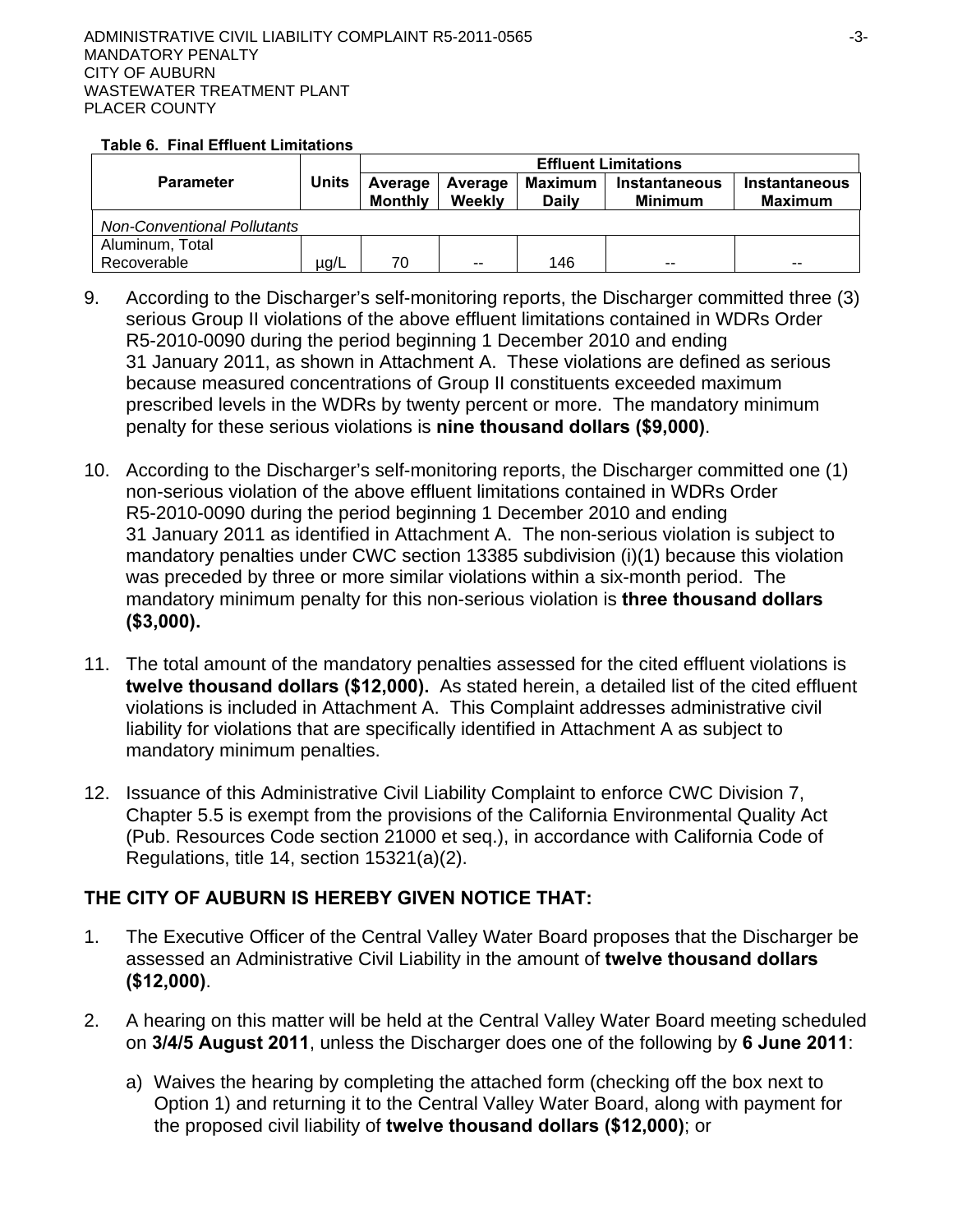- b) The Central Valley Water Board agrees to postpone any necessary hearing after the Discharger requests to engage in settlement discussions by checking off the box next to Option #2 on the attached form, and returns it to the Board along with a letter describing the issues to be discussed; or
- c) The Central Valley Water Board agrees to postpone any necessary hearing after the Discharger requests a delay by checking off the box next to Option #3 on the attached form, and returns it to the Board along with a letter describing the issues to be discussed.
- 3. If a hearing on this matter is held, the Central Valley Water Board will consider whether to affirm, reject, or modify the proposed Administrative Civil Liability, or whether to refer the matter to the Attorney General for recovery of judicial civil liability.
- 4. If this matter proceeds to hearing, the Executive Officer reserves the right to amend the proposed amount of civil liability to conform to the evidence presented, including but not limited to, increasing the proposed amount to account for the costs of enforcement (including staff, legal and expert witness costs) incurred after the date of the issuance of this Complaint through completion of the hearing.

*Original signed by Frederick Moss for* PAMELA C. CREEDON, Executive Officer

> 6 May 2011 DATE

Attachment A: Record of Violations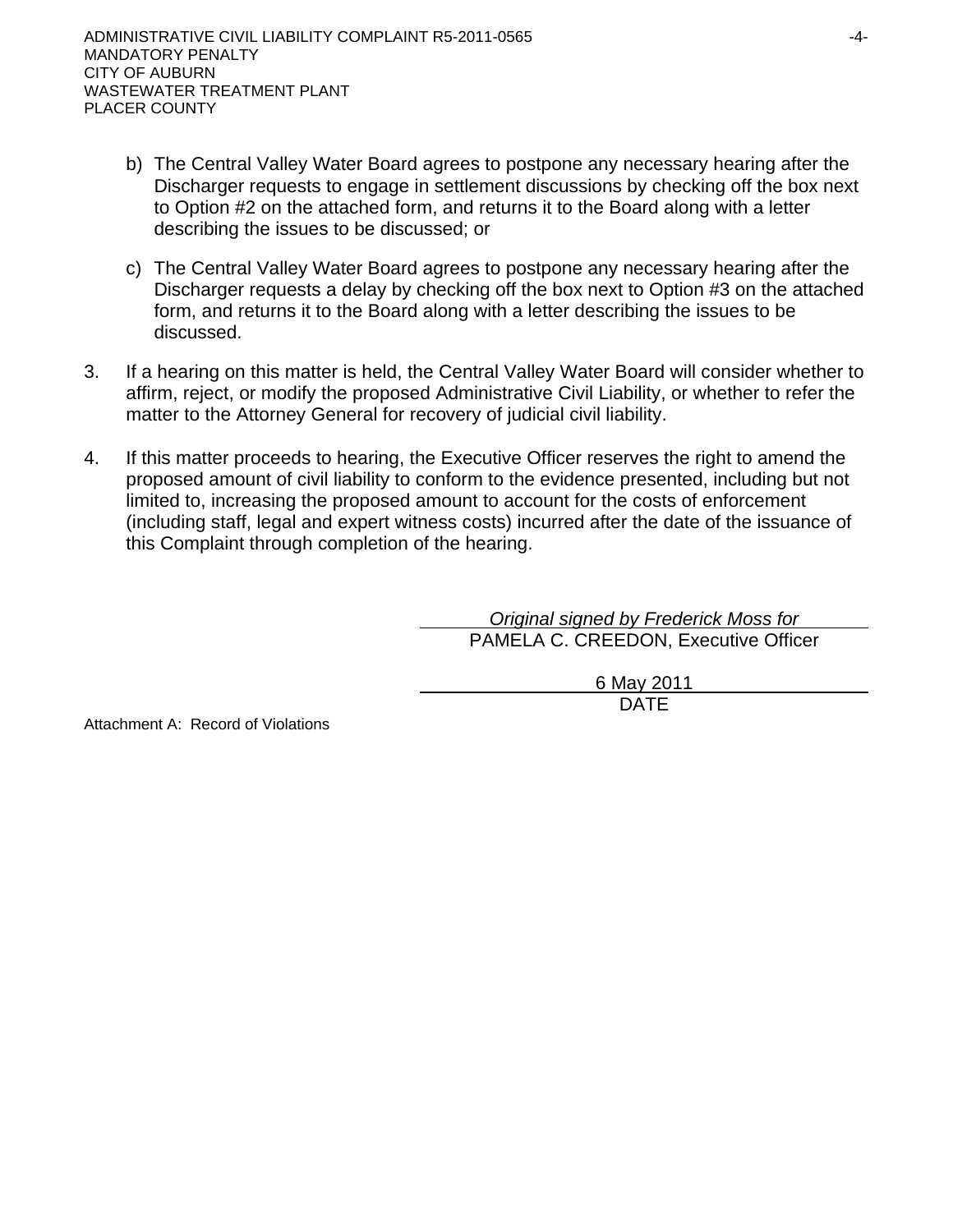### **WAIVER FORM FOR ADMINISTRATIVE CIVIL LIABILITY COMPLAINT**

By signing this waiver, I affirm and acknowledge the following:

I am duly authorized to represent the City of Auburn (hereafter Discharger) in connection with Administrative Civil Liability Complaint R5-2011-0565 (hereafter Complaint). I am informed that California Water Code section 13323, subdivision (b), states that, "a hearing before the regional board shall be conducted within 90 days after the party has been served. The person who has been issued a complaint may waive the right to a hearing."

### **□** *(OPTION 1: Check here if the Discharger waives the hearing requirement and will pay in full.)*

- a. I hereby waive any right the Discharger may have to a hearing before the Central Valley Water Board.
- b. I certify that the Discharger will remit payment for the proposed civil liability in the full amount of **twelve thousand dollars (\$12,000)** by check that references "ACL Complaint R5-2011-0565" made payable to the *State Water Pollution Cleanup and Abatement Account*. Payment must be received by the Central Valley Water Board by **6 June 2011**.
- c. I understand the payment of the above amount constitutes a proposed settlement of the Complaint, and that any settlement will not become final until after a 30-day public notice and comment period. Should the Central Valley Water Board receive significant new information or comments during this comment period, the Central Valley Water Board's Executive Officer may withdraw the complaint, return payment, and issue a new complaint. I also understand that approval of the settlement will result in the Discharger having waived the right to contest the allegations in the Complaint and the imposition of civil liability.
- d. I understand that payment of the above amount is not a substitute for compliance with applicable laws and that continuing violations of the type alleged in the Complaint may subject the Discharger to further enforcement, including additional civil liability.

**□** *(OPTION 2: Check here if the Discharger waives the 90-day hearing requirement in order to engage in settlement discussions***.)** I hereby waive any right the Discharger may have to a hearing before the Central Valley Water Board within 90 days after service of the complaint, but I reserve the ability to request a hearing in the future. I certify that the Discharger will promptly engage the Central Valley Water Board Prosecution Team in settlement discussions to attempt to resolve the outstanding violation(s). By checking this box, the Discharger requests that the Central Valley Water Board delay the hearing so that the Discharger and the Prosecution Team can discuss settlement. It remains within the discretion of the Central Valley Water Board to agree to delay the hearing. Any proposed settlement is subject to the conditions described above under "Option 1."

**□** *(OPTION 3: Check here if the Discharger waives the 90-day hearing requirement in order to extend the hearing date and/or hearing deadlines. Attach a separate sheet with the amount of additional time requested and the rationale.)* I hereby waive any right the Discharger may have to a hearing before the Central Valley Water Board within 90 days after service of the complaint. By checking this box, the Discharger requests that the Central Valley Water Board delay the hearing and/or hearing deadlines so that the Discharger may have additional time to prepare for the hearing. It remains within the discretion of the Central Valley Water Board to approve the extension.

(Print Name and Title)

(Signature)

(Date)